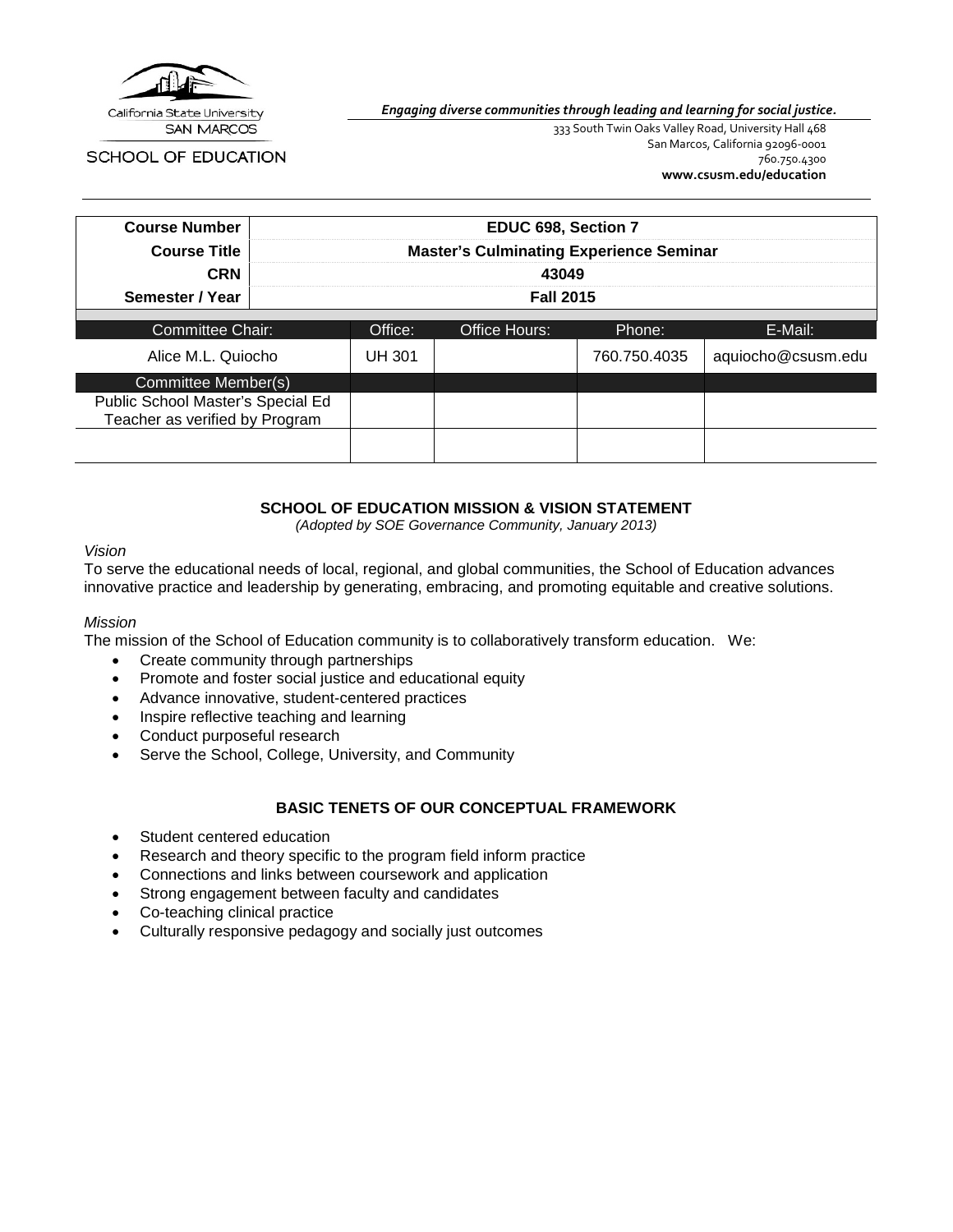## **COURSE DESCRIPTION**

Students engage in the planning, preparation, and completion of their culminating experience, which may take the form of a research thesis, a curricular project within a schooling context — including the National Board Certification Teacher (NBCT) process, or a comprehensive examination. *Note: Students must continually enroll in this course until successful completion of the culminating experience. Graded Credit/No Credit. Enrollment Requirement: Successful completion of the master's option coursework and advancement to candidacy.*

## **Course Objectives**

Candidates will:

- 1. plan and prepare a scholarly culminating experience under advisement of a Committee Chair and at least one additional Committee Member.
- 2. complete a scholarly culminating experience in accordance with professional expectations, including approval of the Committee members.
- 3. apply the explicit style requirements of the APA Publication Manual (current edition).
- 4. successfully present and/or defend their scholarly culminating experience in accordance with option protocol.

# **REQUIRED TEXTS, MATERIALS AND/OR ACCOUNTS**

American Psychological Association (2009). *Publication Manual of the American Psychological Association*. Washington, DC: Author.

For additional information regarding Graduate Studies Policies and Procedures, please refer to the following Graduate Studies link: [www.csusm.edu/gsr/graduatestudies/index.html](http://www.csusm.edu/gsr/graduatestudies/index.html)

## **Cougar Courses**

Not applicable

## **TaskStream Account**

Not applicable

## **GENERAL CONSIDERATIONS**

#### **School of Education Attendance Policy**

Due to the dynamic and interactive nature of courses in the School of Education, all candidates (course participants) are expected to attend all classes and participate actively. At a minimum, candidates (course participants) must attend more than 80% of class time, or s/he may not receive a passing grade for the course at the discretion of the instructor. Individual instructors may adopt more stringent attendance requirements. Should the candidate (course participants) have extenuating circumstances, s/he should contact the instructor as soon as possible. *(Adopted by the COE Governance Community, December, 1997).*

#### **CSUSM Academic Honesty Policy**

Students will be expected to adhere to standards of academic honesty and integrity, as outlined in the Student Academic Honesty Policy. All assignments must be original work, clear and error-free. All ideas/material that are borrowed from other sources must have appropriate references to the original sources. Any quoted material should give credit to the source and be punctuated accordingly.

Academic Honesty and Integrity: Students are responsible for honest completion and representation of their work. Your course catalog details the ethical standards and penalties for infractions. There will be zero tolerance for infractions. If you believe there has been an infraction by someone in the class, please bring it to the instructor's attention. The instructor reserves the right to discipline any student for academic dishonesty, in accordance with the general rules and regulations of the university. Disciplinary action may include the lowering of grades and/or the assignment of a failing grade for an exam, assignment, or the class as a whole.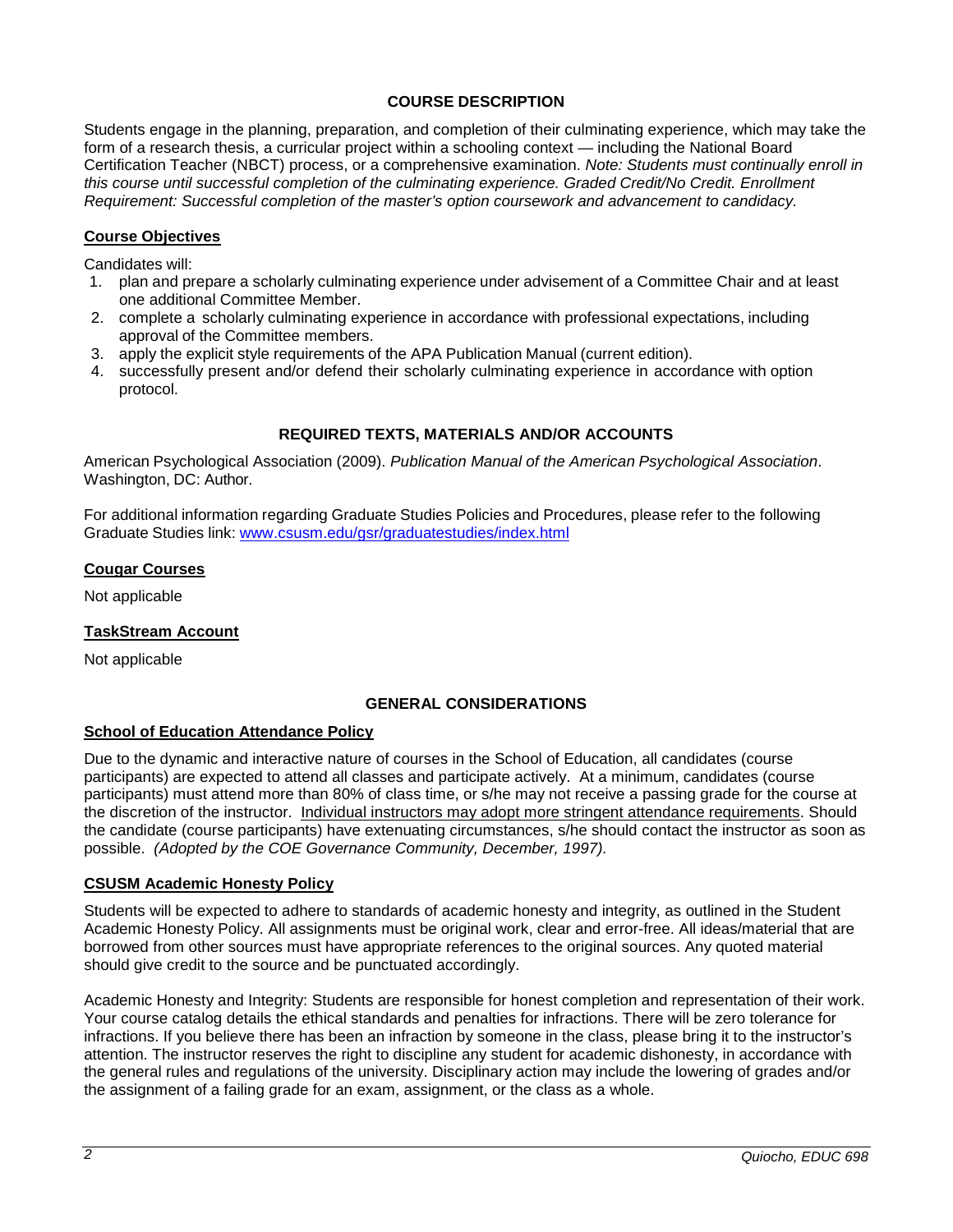Incidents of Academic Dishonesty will be reported to the Dean of Students. Sanctions at the University level may include suspension or expulsion from the University.

Refer to the full Academic Honesty Policy at: [http://www.csusm.edu/policies/active/documents/Academic\\_Honesty\\_Policy.html](http://www.csusm.edu/policies/active/documents/Academic_Honesty_Policy.html)

## **Plagiarism**

As an educator, it is expected that each candidate (course participant) will do his/her own work, and contribute equally to group projects and processes. Plagiarism or cheating is unacceptable under any circumstances. If you are in doubt about whether your work is paraphrased or plagiarized see the Plagiarism Prevention for Students website [http://library.csusm.edu/plagiarism/index.html.](http://library.csusm.edu/plagiarism/index.html) If there are questions about academic honesty, please consult the University catalog.

## **Students with Disabilities Requiring Reasonable Accommodations**

Students with disabilities who require reasonable accommodations must be approved for services by providing appropriate and recent documentation to the Office of Disabled Student Services (DSS). This office is located in Craven Hall 4300, and can be contacted by phone at (760) 750-4905, or TTY (760) 750-4909. Students authorized by DSS to receive reasonable accommodations should meet with their instructor during office hours or, in order to ensure confidentiality, in a more private setting.

## **Graduate Writing Requirements**

The California State University maintains a Graduation Writing Assessment Requirement (GWAR) for master's students, to be completed before Advancement to Candidacy can be approved. A student may satisfy the graduate writing requirement in one of two ways: an acceptable standardized test score, or a paper that receives a passing score as described in the GWAR rubric. Toward the goal of providing opportunity for graduate students in the School of Education to satisfy the writing requirement, all papers in all graduate classes must adhere to the rules of style (for writing and format style) detailed in the *Publication Manual of the American Psychological Association, 6th ed.* (2009). This is a required textbook for all CSUSM School of Education graduate courses.

## **Use of Technology**

Candidates (Course participants) are expected to demonstrate competency in the use of various forms of technology (i.e. word processing, electronic mail, Moodle, use of the Internet, and/or multimedia presentations). Specific requirements for course assignments with regard to technology are at the discretion of the instructor. Keep a digital copy of all assignments for use in your teaching portfolio. All assignments will be submitted online, and some will be submitted in hard copy as well. Details will be given in class.

#### **Electronic Communication Protocol**

Electronic correspondence is a part of your professional interactions. If you need to contact the instructor, e-mail is often the easiest way to do so. It is my intention to respond to all received e-mails in a timely manner. Please be reminded that e-mail and on-line discussions are a very specific form of communication, with their own nuances and etiquette. For instance, electronic messages sent in all upper case (or lower case) letters, major typos, or slang, often communicate more than the sender originally intended. With that said, please be mindful of all e-mail and on-line discussion messages you send to your colleagues, to faculty members in the School of Education, or to persons within the greater educational community. All electronic messages should be crafted with professionalism and care.

Things to consider:

Would I say in person what this electronic message specifically says? How could this message be misconstrued? Does this message represent my highest self? Am I sending this electronic message to avoid a face-to-face conversation?

In addition, if there is ever a concern with an electronic message sent to you, please talk with the author in person in order to correct any confusion.